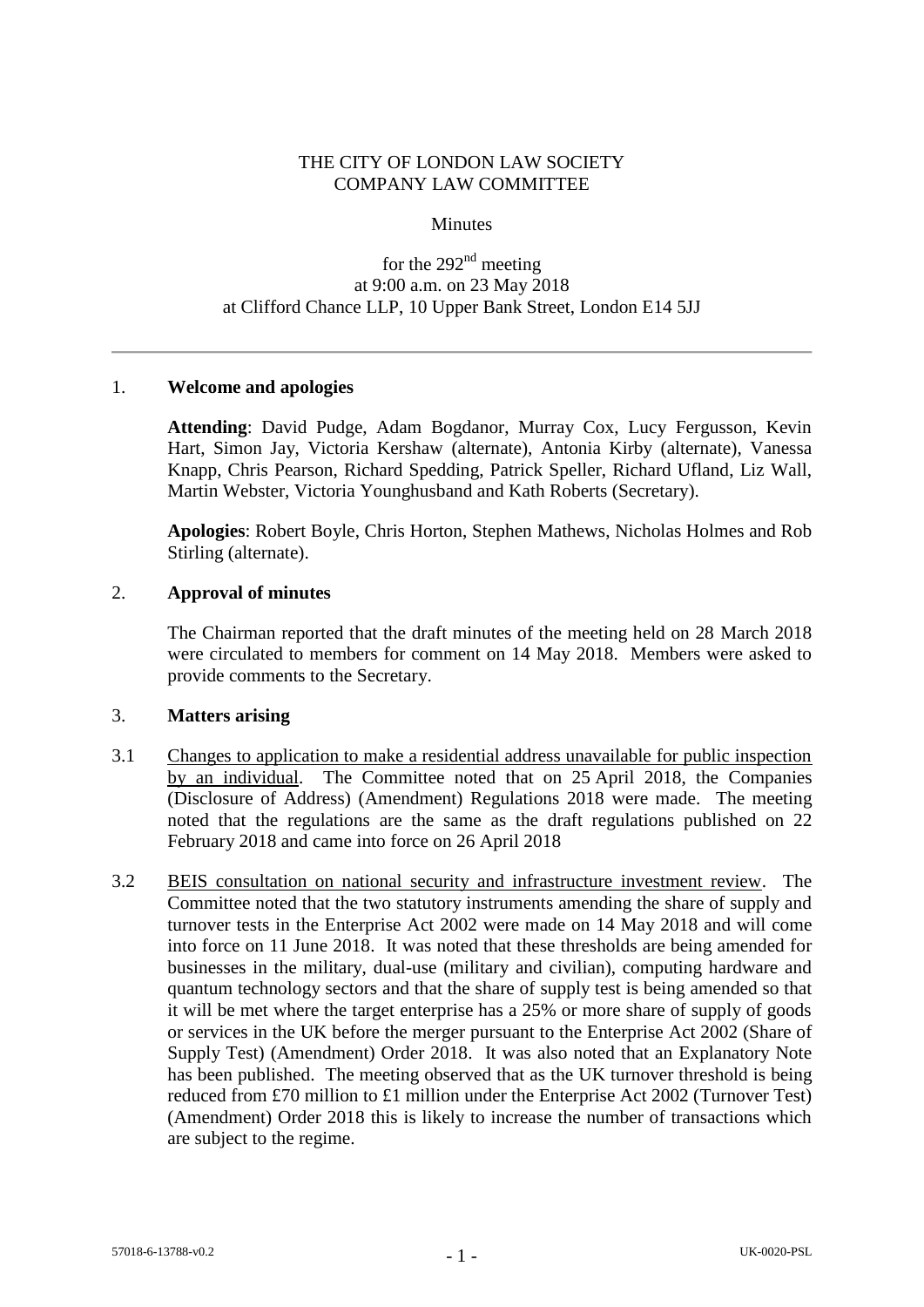3.3 FCA statement on Brexit. The Committee noted that on 28 March 2018, the FCA published a statement on the agreement reached on the terms of the implementation period that will apply following the UK's withdrawal from the European Union.

The Committee noted that on 28 March 2018, the FCA published a statement on the agreement reached on the terms of the implementation period that will apply following the UK's withdrawal from the European Union.

It was also noted that the Government had published in draft the Financial Regulator's Powers (Technical Standards) (Amendment etc.) (EU Exit) Regulations 2018. It was noted that the Regulations delegate certain powers of the Treasury to the FCA, the PRA, the Bank of England and the Payment Systems Regulator to enable such regulators to remove deficiencies in the various technical standards for which the respective regulators have authority and which are identified in the Schedule to the Regulations.

3.4 Latest FCA Liaison Group Meeting. The Chairman reported on the discussions from the FCA Liaison Group Meeting held on 22 May 2018.

### 4. **Discussions**

- 4.1 BEIS consultation on insolvency and corporate governance. It was noted that Murray Cox, who is leading the preparation of a response to this consultation, had circulated a draft response to the working group for comment on 22 May 2018. Following an initial round of comments from the working group, it was agreed that the response would be shared with the wider Committee. It was noted that the Law Society CLC and the CLLS Insolvency Law Committee were both submitting responses to the consultation. Murray reported that whilst the working group's response picked up on themes covered by those two committees, it was focussed more specifically on the corporate law related aspects of the proposals.
- 4.2 European Commission proposes new company law to help companies move across borders and find online solutions. The Committee noted that on 25 April 2018, the European Commission issued a press release stating that it was proposing new company law to:
	- (a) make it easier for companies to merge, divide or transfer their registered seat from one Member State to another without having to go through liquidation and losing their legal personality. The meeting noted that this follows the ECJ's ruling in Polbud (C0106/16) in October 2017, where the ECJ clarified that, based on the principle of freedom of establishment, the Member State of departure must allow for cross-border conversions. Despite this ruling, there is currently no formal procedure for cross-border conversions. The proposed new laws aim to remedy this situation; and
	- (b) enable companies to register, file and update their data in business registers fully online (proposal on the use of digital tools and processes in company law.

It was noted that a fact sheet with FAQs on the proposed new company law had been published.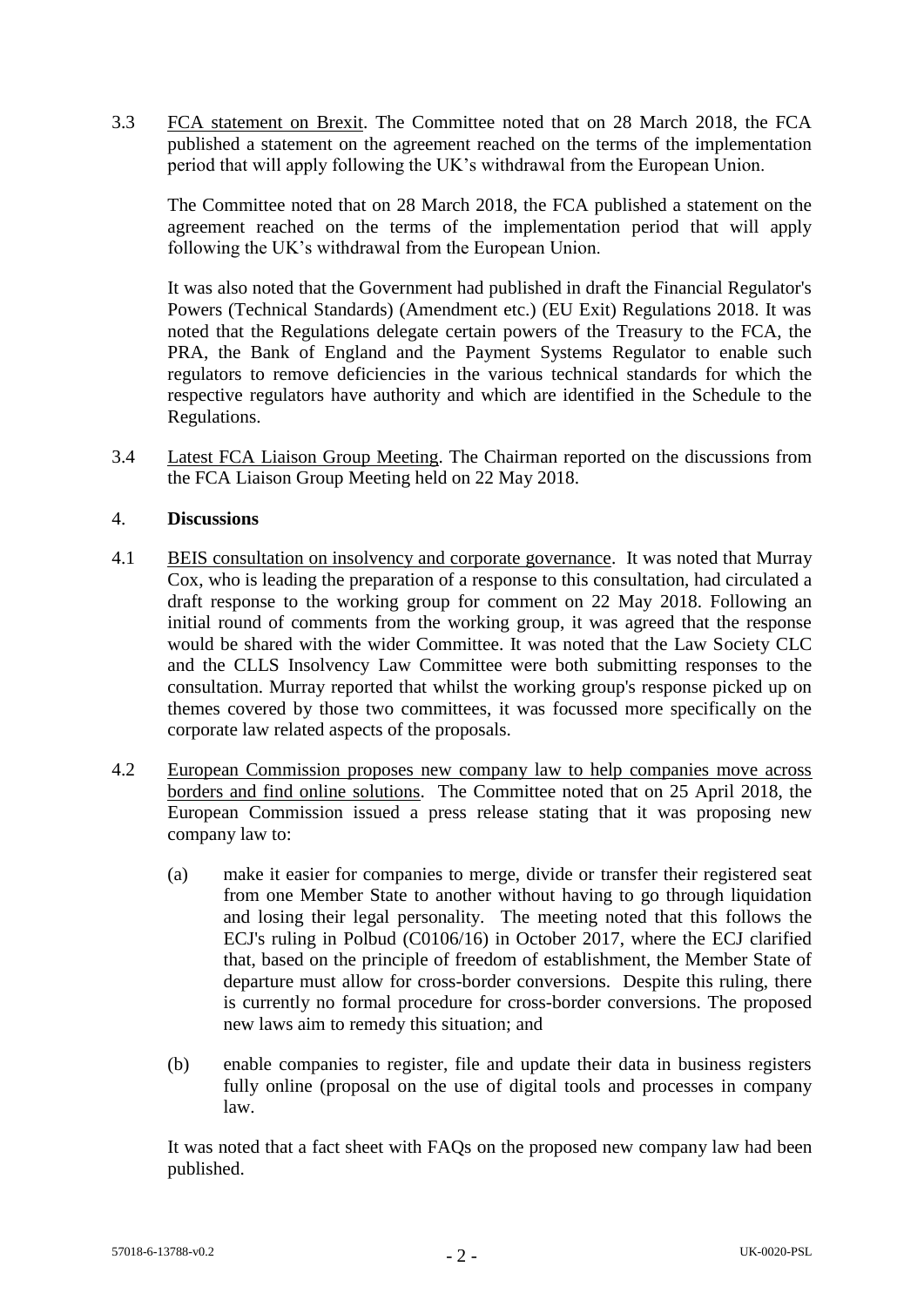Vanessa Knapp noted that the digital tools consultation was unlikely to have a significant impact for the UK as the UK already allows online incorporation. However, there were some issues that should be looked at, in particular the proposals that would allow a registrar in one member state to request information from another member state about whether a proposed director had been disqualified from acting as a director in that member state. Vanessa noted that not all registries currently keep this information and would need to put procedures in place to ensure they could provide it on request.

It was noted that an email was circulated to the Committee on 9 May 2018 seeking volunteers for a working group to respond to these proposals and that the consultations close on 9 July 2018.

<span id="page-2-0"></span>4.3 Position of preference shareholders. The Committee noted that on 8 May 2018, the Chairman received an email from BEIS requesting the Committee's views on whether the Companies Act 2006 should be amended to provide greater protection for the position of preference shareholders. It was noted that, in its email, BEIS stated that following Aviva's announcement (see item 5.4(b) for further details), it has received a number of representations alleging that there is a "loophole" in section 641 of the Companies Act 2006 because it does not adequately protect the rights of shareholders of a particular class (e.g. preference shareholders), if the ordinary shareholders can pass a special resolution (confirmed by the court) to reduce a company's share capital by cancelling, for instance, the preference shares. The Chairman reported that BEIS is seeking the Committee's views on whether section 641 represents a valuable combination of flexibility with necessary safeguards to ensure shareholders are treated fairly, or whether it needs to consider reform to provide more certainty for preference shareholders. The meeting noted that there is also a House of Lords decision in *House of Fraser Plc v ACGE Investments Ltd*<sup>1</sup> where these issues were considered.

The Committee discussed the concerns raised in the email from BEIS.

4.4 Offeree directors' irrevocable commitments. The Committee noted that on 8 May 2018, the Chair of the Joint Takeovers Working Party received an email from Charlie Crawshay at the Takeover Panel Executive on the application of Rule 21.2 of the Takeover Code to irrevocable undertakings given by directors of the offeree company. It was noted that the Executive had asked for its position to be explained to the members of the Committee. As such, the Chairman reported that the email stated that in a number of recent directors' undertakings, the Executive has seen a commitment by the director not to make any statement or take any action which might prevent any of the conditions to the offer from being satisfied or fulfilled or which might otherwise delay or frustrate or be prejudicial to the success of the offer and that the Executive considered this provision to be offensive to Rule 21.2 on the basis that, albeit that it may be stated that the commitment is given by the director in his/her capacity as a shareholder, in practice the commitment may have the effect of restricting his/her actions as a director.

1

<sup>1</sup> [1987] AC 387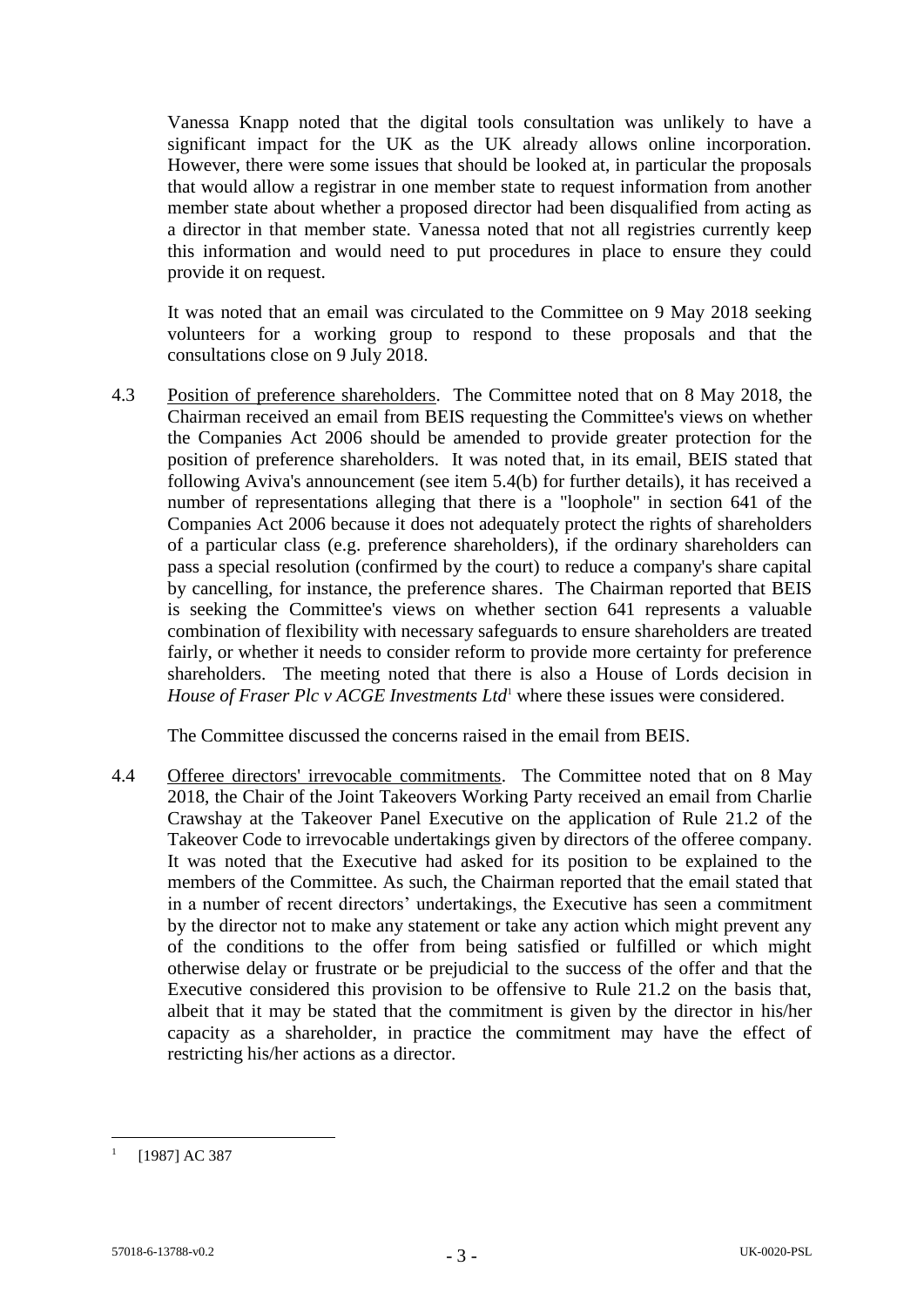- 4.5 Takeover Panel's views on post-Brexit shared jurisdiction provisions. The Chairman reported that he and Chris Pearson had met with the Panel recently to discuss this issue.
- 4.6 Brexit. The Chairman led the Committee in a discussion on how it might approach the review of the SIs to be published by HMT and BEIS in the coming months.
- 4.7 Independent review of the Financial Reporting Council (FRC)*.* The Committee noted that on 17 April 2018, BEIS announced the launch of an independent review of the FRC. It was noted that the review will be led by Sir John Kingman and will assess the FRC's governance, impact and powers to help ensure it is fit for the future. The meeting noted that BEIS has published terms of reference for the review, which will include a public consultation and that the review is due to be completed by the end of 2018.

It was noted that review was likely to raise the possibility of the FRC being given powers to deal with directors who do not have accountancy qualifications in the same manner that the FRC can currently sanction individuals who are qualified accountants. The Committee agreed to keep a watching brief on this item and to decide whether to prepare a response once the call for evidence had been published.

4.8 Draft regulations prohibiting restrictions on assignment of receivables*.* The Chairman reported that in April 2018, BEIS had circulated a revised version of the regulations and that there had been a call amongst the working group members to discuss the updated draft.

The Chairman reported that a revised mark-up of the regulations and a note explaining the rationale for the comments would be sent to BEIS in the week commencing 21 May 2018 and that the date from which the regulations would apply was dependent on when the draft regulations were finalised. However, the working group intended to suggest to BEIS that the regulations should apply to contracts entered into three months after the regulations are made in order to allow time for companies to prepare for their adoption.

4.9 Joint Working Group draft notes on guarantees and intra-group loans in light of the position reflected in the ICAEW TECH 02/17. Liz Wall reported that both papers had been sent to the ICAEW who did not see any merit in meeting to discuss them again and that the ICAEW did not intend to change TECH 02/17.

The intention is to publish the papers on the Law Society and CLLS websites in the week commencing 4 June 2018. It was agreed that the working group should be ready to respond to any press interest in the papers.

4.10 Tailored Review of the Law Commission. The Committee noted that the Ministry of Justice is undertaking a Tailored Review of the Law Commission which would examine the Law Commission's efficiency, effectiveness, accountability and governance arrangements in a fair and transparent way to ensure that the body presents value for money in contributing to government or departmental priorities. The Chairman reported that the CLLS had been invited to contribute to the review process by completing a questionnaire and returning it by 31 May 2018. The Committee agreed that it would be a good opportunity to raise with the Law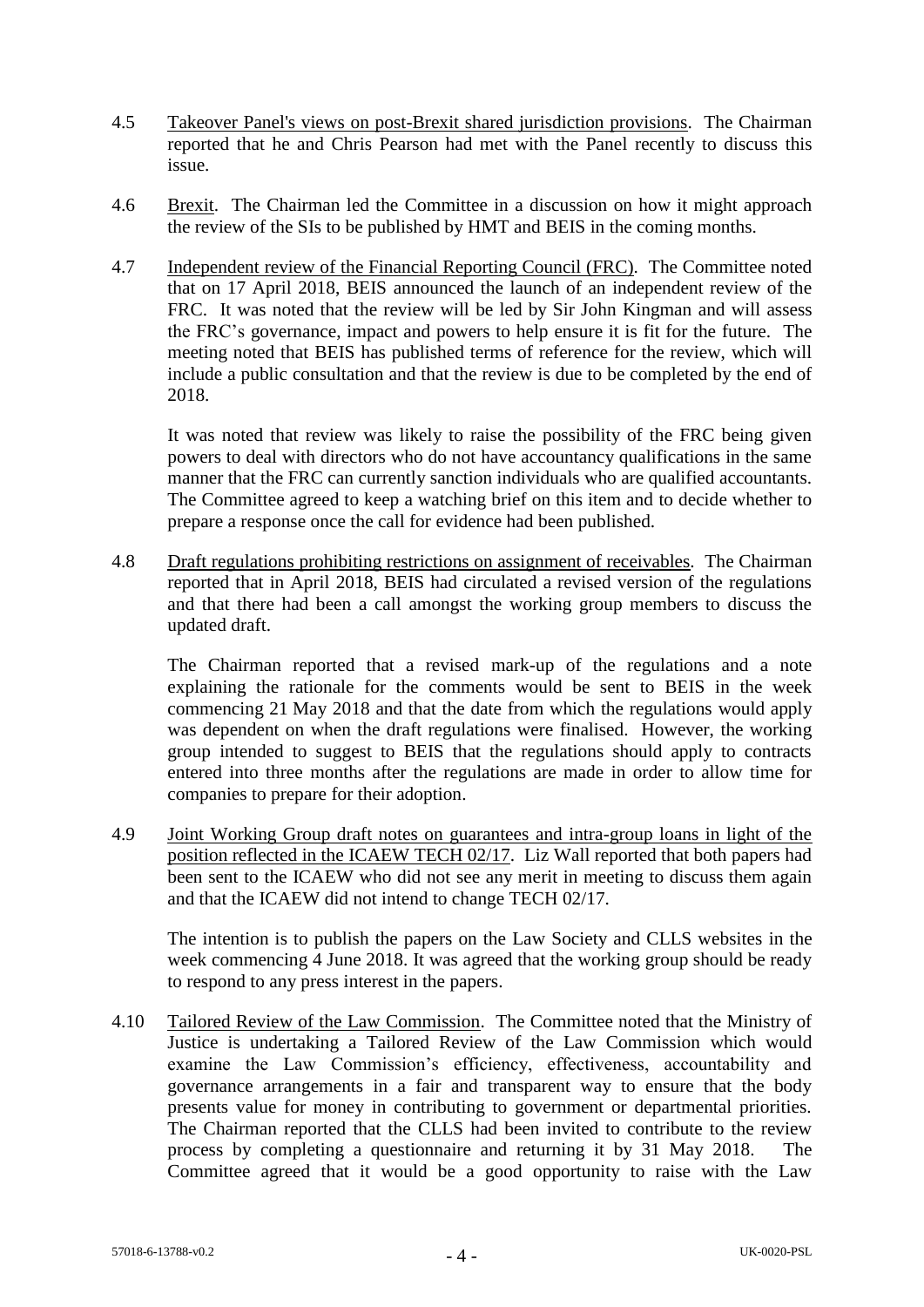Commission how it prioritises those areas of law that it intends to review and to ask whether there is scope to review any specific areas of company law. The Chairman agreed to flag these issues in his response on behalf of the Committee.

## 5. **Recent developments**

# 5.1 **Company Law**

- (a) Companies House business plan for 2018 to 2019. The Committee noted that on 5 April 2018, Companies House published its business plan for 2018 to 2019. It was noted that the business plan set out what action Companies House proposed to take to improve the PSC register information at Companies House, including contacting companies where they believe that the PSC register requirements have been misunderstood and pursuing companies that have not provided PSC information in their confirmation statement. It was also noted that Companies House intended to work with BEIS: (i) to implement the ban on corporate directors; (ii) on potential changes to limited partnership law to address concerns about the possible misuse of limited partnerships for fraudulent activities (see item  $5.8(a)$ ); and (iii) on the development of a register of beneficial owners of overseas companies that own property in the UK or enter into contracts with the government).
- (b) European Commission consultation on minimum requirements in the transmission of information for the exercise of shareholders rights. The Committee noted that on 12 April 2018, the European Commission launched a consultation on minimum requirements with regard to shareholder identification, the transmission of information and facilitation of the exercise of shareholders rights under the Shareholder Rights Directive. It was noted that the Law Society CLC and CLLS CLC had submitted a joint response on 9 May 2018.

Vanessa Knapp reported that it remained uncertain as to whether these changes would apply to the UK, given they will not come into force pre-March 2019. However, on the basis that the outcome of the consultation would set the standards for Europe, UK registrars may find themselves having to adopt the proposed template for communication and, as such, it was important to seek to ensure the proposals were workable.

### 5.2 **Corporate Governance**

(a) Revised QCA Corporate Governance Code*.* The Committee noted that on 25 April 2018, the QCA announced that it has published a revised Corporate Governance Code. The meeting noted that the announcement stated that the revision of the QCA Code was especially timely and relevant given that from 28 September 2018 all AIM companies will be required to apply a recognised corporate governance code and explain how they do so.

### 5.3 **Reporting and Disclosure**

(a) Updated PERG guidance on good practice reporting by portfolio companies*.*  The Committee noted that on 26 April 2018, the Private Equity Reporting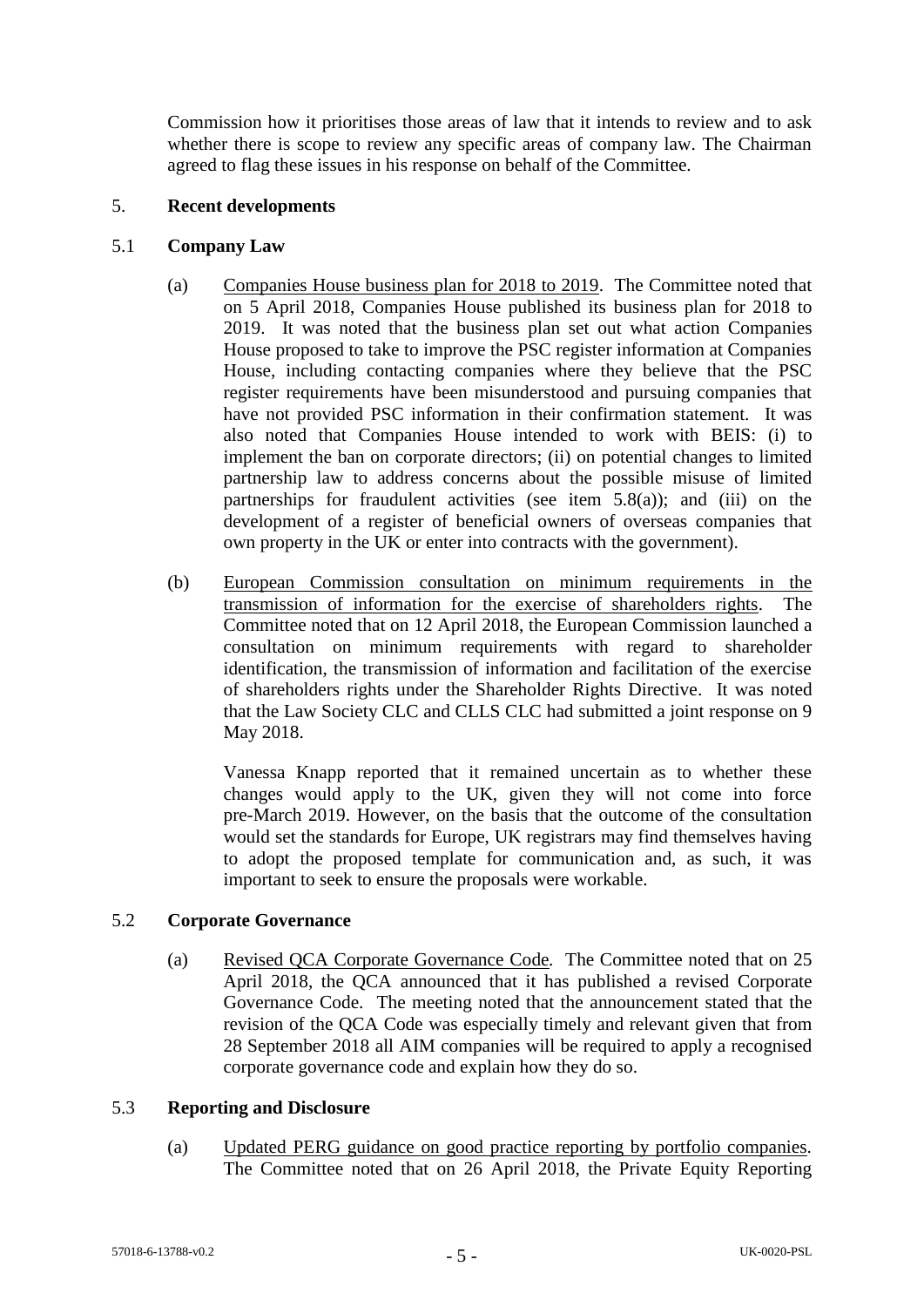Group published an updated version of its guidance on good practice reporting by portfolio companies.

# 5.4 **Equity Capital Markets**

- (a) LSE consultation on changes to the AIM Rules for Nomads. The Committee noted that on 26 April 2018, the LSE published AIM Notice 51, which contains the LSE's consultation on proposed changes to the AIM Rules for Nominated Advisers, following the Discussion Paper – AIM Rules Review published on 11 July 2017. It was noted that the LSE was proposing changes to the Rules to provide more detail and clarity in relation to its supervisory powers and considerations in relation to the eligibility (and continuing eligibility) of firms as nominated advisers. It was noted that a mark-up of the AIM Rules for Nominated Advisers had been published and that the consultation closed on 25 May 2018. The meeting noted that a call of the Joint Listing and Prospectus Rules Working Group had been arranged to discuss this consultation on 22 May 2018.
- (b) FCA letter to CEOs on irredeemable preference shares. The Committee noted that on 19 April 2018, the FCA wrote a letter to CEOs to inform them that the FCA was reviewing the market for certain fixed income shares, particularly those that are described as being perpetual or irredeemable. The Chairman reported that, as discussed at item [4.3](#page-2-0) above, this follows Aviva plc's announcement that it was able to cancel certain irredeemable shares at or close to par value through a reduction of capital under the Companies Act 2006, which affected the market for and price of those irredeemable shares. It was noted that Aviva had subsequently announced that it did not intend to cancel those shares and had agreed to pay compensation to certain of the preference shareholders who had sold shares and had been adversely affected by the market movement caused by its earlier announcement.
- (c) ESMA proposes simplifications to the format and content of prospectuses. The Committee noted that on 3 April 2018, ESMA announced that it had published its final report on the technical advice under the Prospectus Regulation. The meeting noted that the technical advice covered the areas of format and content of a prospectus, the EU growth prospectus and the scrutiny and approval of a prospectus.
- (d) ESMA published updated Q&A on prospectuses. The Committee noted that on 28 March 2018, ESMA published an updated version of its Q&A on prospectuses. It was noted this version included a new Q&A on profit forecasts, which provided clarification on how to identify profit forecasts in the context of prospectuses by explaining the definition in the Prospectus Regulation No 809/2004 and by providing examples on what may or may not constitute a profit forecast.

# 5.5 **MAR**

(a) FCA consultation: Proposed guidance on financial crime systems and controls: insider dealing and market manipulation. The Committee noted that on 27 March 2018, the FCA launched a consultation on changes to the Financial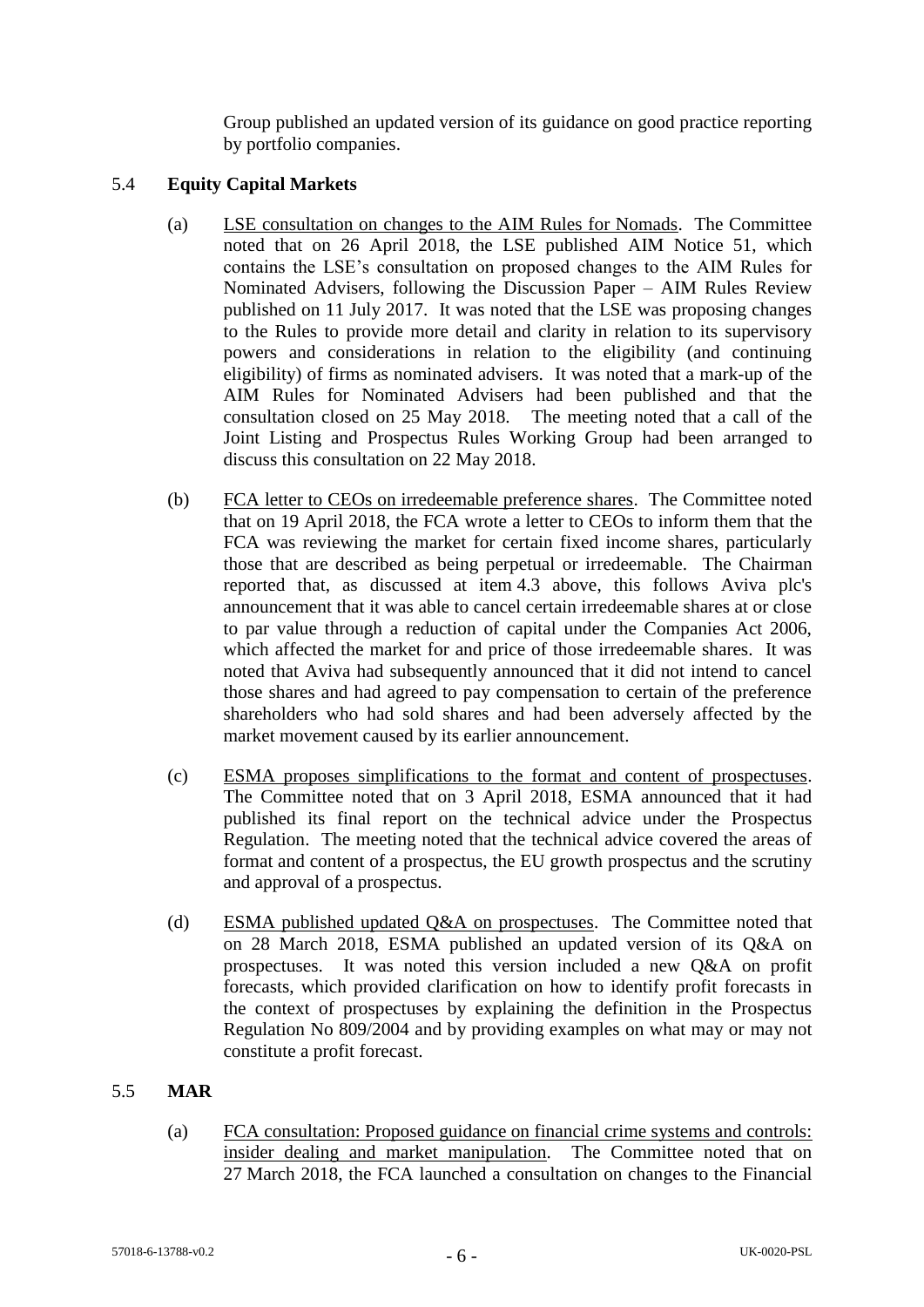Crime Guide. It was noted that the FCA was proposing to add a chapter on insider dealing and market manipulation. It was noted the consultation closes on 28 June 2018.

### 5.6 **Accounting**

(a) IOSCO consultation report on good practices to assist audit committees in supporting audit quality. The Committee noted that on 24 April 2018, the IOSCO issued a press release stating that it had published a consultation report on good practices for audit committees in supporting audit quality, which is intended to assist audit committees of issuers of listed securities in promoting and supporting audit quality. The meeting noted that the consultation closes on 24 July 2018.

# 5.7 **Takeovers**

- (a) Mr King makes a Rule 9 mandatory offer. The Committee noted that on 29 March 2018, Laird Investments (Proprietary) Limited announced that it is making a mandatory cash offer under Rule 9 of the Takeover Code to acquire shares in Rangers International Football Club plc. The meeting noted Mr King is a director of Laird and a beneficiary of the trust that is the ultimate owner of Laird and that the offer followed an unsuccessful appeal by Mr King, where the Court of Session granted an order requiring Mr King to make a Rule 9 mandatory offer - see item 5.9(a) for the opinion of the Inner House of the Court of Session. The Committee noted that the offer was likely to be largely academic as the offer price was below the current market price.
- (b) Takeover Panel statement on application of chain principle to Disney's acquisition of Fox. The Committee noted that on 12 April 2018, the Takeover Panel published Panel Statement 2018/4 in which the Panel Executive confirmed that, following the completion of the acquisition by The Walt Disney Company of Twenty-First Century Fox Inc., Disney would be required to make a Rule 9 mandatory bid for Sky plc pursuant to the chain principle set out in Note 8 on Rule 9.1 of the Takeover Code as a result of Fox's stake of approximately 39% in Sky.

### 5.8 **Miscellaneous**

- (a) BEIS consultation on the reform of limited partnership law. The Committee noted that on 30 April 2018, BEIS published a consultation on the reform of limited partnership law, which sets out a number of proposals aimed at improving the regulatory regime governing limited partnerships and to prevent their misuse. It was noted that the consultation closes on 23 July 2018. The meeting also noted that on 29 April 2018, BEIS issued a press release, which stated that BEIS has evidence that Scottish limited partnerships (SLPs) have been exploited in complex money laundering schemes, including one which involved using over 100 SLPs to move up to \$80 billion out of Russia.
- (b) Fifth Anti-Money Laundering Directive. The Committee noted that on 19 April 2018, the European Parliament adopted, with amendments, the European Commission's proposal for a directive to amend the Fourth Anti-Money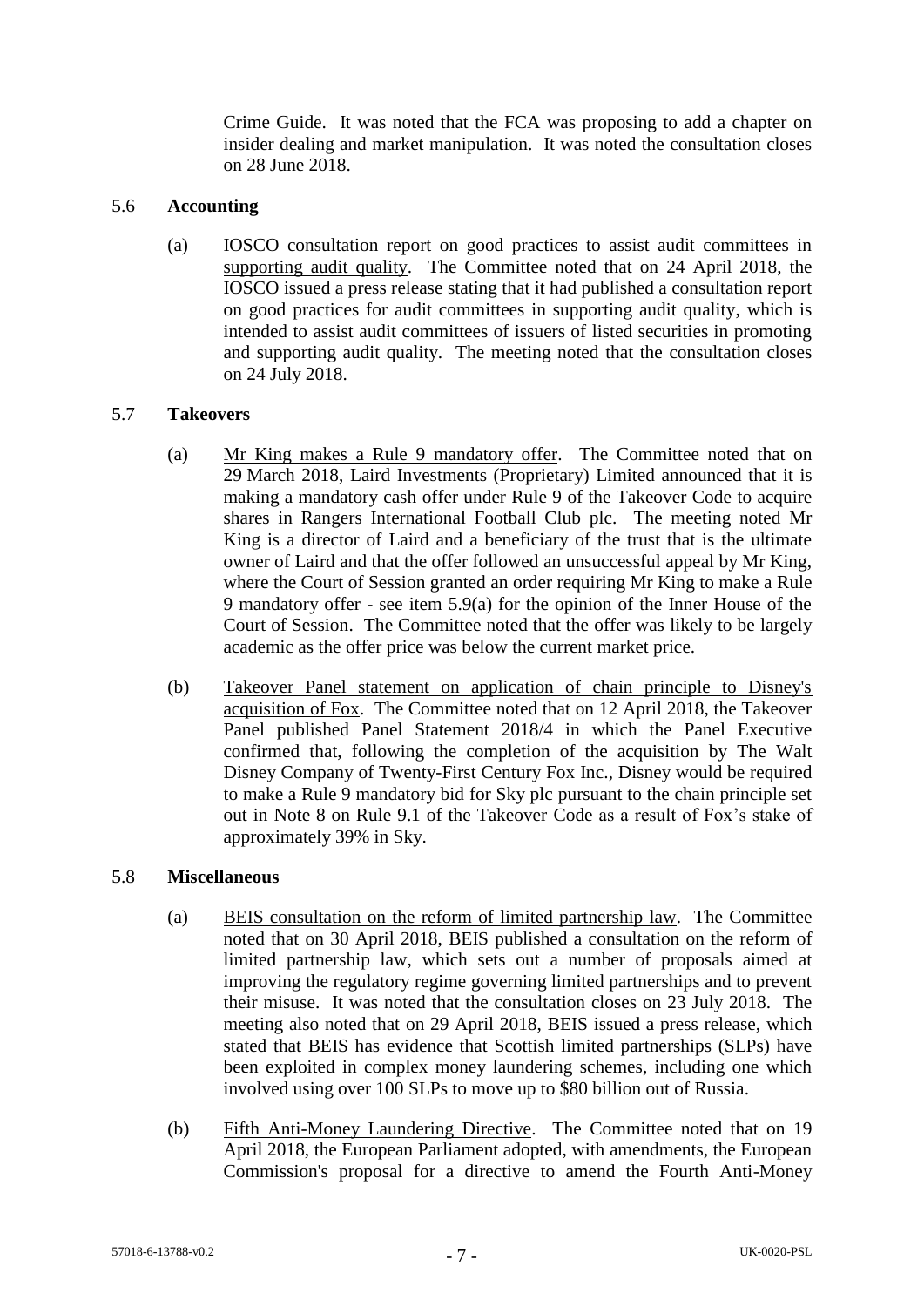Laundering Directive. It was noted that the proposal will become the Fifth Anti-Money Laundering Directive and that the Council of the EU announced that it has adopted the proposed directive on 14 May 2018. The meeting noted that amendments have been made to Article 30, which has been implemented in the UK through the PSC register regime.

#### 5.9 **Cases**

(a) The Panel on Takeovers and Mergers v David Cunningham King [2018] CSIH 30. The Committee noted that the Inner House of the Court of Session upheld the decision of the Outer Court and granted the order sought by the Panel under section 955 Companies Act 2006 requiring Mr King to make a mandatory offer pursuant to Rule 9 of the Takeover Code for all the shares in Rangers International Football Club plc not already controlled by him or his concert parties.

It was noted that the Inner House agreed with the Outer House that the Court has the discretion to refuse to grant an order to secure compliance with a requirement of the Panel, however, such instances would be rare. The Committee noted that the decision stated that the most obvious case where enforcement might be refused is where material changes in circumstances have occurred subsequent to the last decision by the Hearings Committee and the Takeover Appeal Board - for example, the offeror might have become insolvent or an offer by a third party for the relevant shares might have been made.

- (b) In the matter of Old Mutual plc [2018] EWHC 873 (Ch). The Committee noted that the High Court considered an application by Old Mutual plc under section 896 Companies Act 2006 pursuant to which Old Mutual plc was seeking reassurances from the High Court in relation to its proposal for an intra-group reorganisation, which involved two schemes of arrangement (one to demerge a wholly-owned subsidiary and the other to insert a new holding company), including that proposed reductions of capital would not be barred by section 641(2A) of the Companies Act 2006. It was noted that the Court held that the two schemes could be considered separately as each served a separate and very real commercial purpose and that, accordingly, section 641(2A) would not be infringed.
- (c) In the matter of Stellar Diamonds plc (2018). The Committee noted that this case involved a scheme of arrangement that was sanctioned to enable the acquisition of the share capital of Stellar Diamonds Plc by Newfield Resources Ltd. The Committee noted that the High Court was of the view that, notwithstanding the low turnout at the single scheme meeting (reflecting the fact that a significant number of shareholders had only very small shareholdings or were located overseas), there was no reason to suggest that those who had attended the meeting and voted for the scheme had done so other than with the view to promote class interests. It was also noted that the 21 day notice period given for notice of the scheme meeting had been the shortest that could have been allowed to ensure the documents reached shareholders, especially those outside the UK, in sufficient time to allow for the return of proxy forms and the court advised proponents of schemes to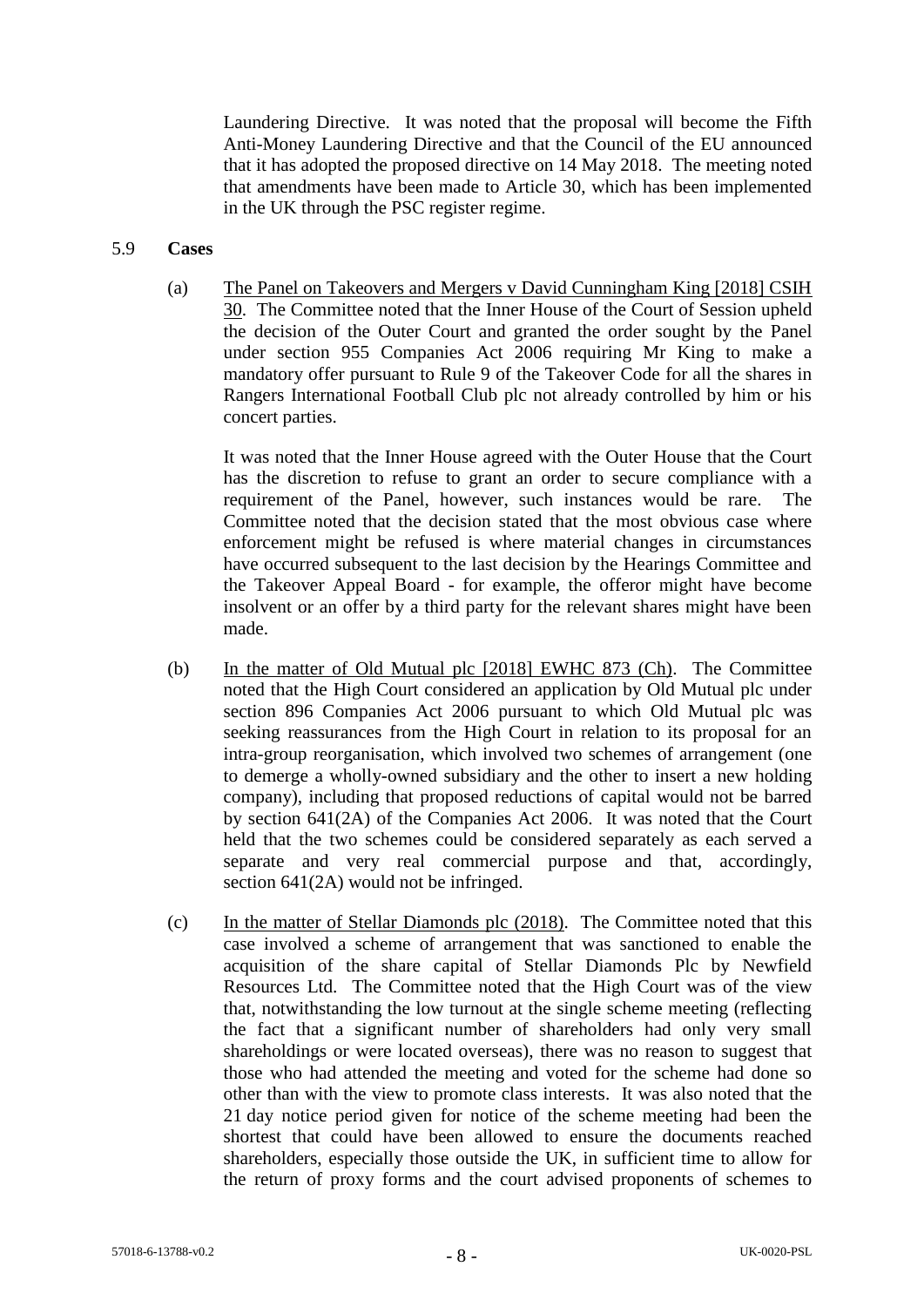consider carefully the period required to dispatch scheme documents to overseas shareholders.

- (d) Richard Toone & Kevin Murphy v Dean Robbins & Richard Robbins [2018] EWHC 569 (Ch). The Committee noted that this case involved liquidators contesting a number of payments made by a company to its directors said to be by way of remuneration or dividends. The High Court held that: (a) noncompliance with an article which required that any decision taken by a sole member must be recorded in writing and entered in to the company's minute book, did not invalidate a decision taken by the sole shareholder to approve the remuneration of the directors; (b) the burden of proof is on directors to explain any uncategorised payments made to themselves by the company; and (c) unlawful dividends could not be re-characterised as instalments of salary, the unjust enrichment of the company at the expense of the directors who had provided services to the company could not be used as a defence and the dividends could not be said to have been approved by the sole shareholder (citing *Progress Property* - a distribution described as a dividend but actually paid out of capital is unlawful, however technical the error and however wellmeaning the directors who paid it).
- (e) Instant Access Properties Limited (in liquidation) v Rosser [2018] EWHC 756 (Ch). The Committee noted that the High Court had to consider whether certain individuals were *de facto* directors or shadow directors. It was noted that the High Court held that whether a person is a *de facto* director or a shadow director depends upon the specific facts of each case and there does not appear to be a clear legal test (the decision contains some commentary on the relevant case law). It was further noted that the High Court also had to consider whether a shadow director owes fiduciary duties to a company and, if so, which duties apply: broadly, this is a highly fact-sensitive question but Mr Justice Morgan considered that: (i) it is usually helpful to ask whether the individual has expressly or impliedly (from the circumstances) undertaken or assumed a position of trust and confidence or whether there is a legitimate expectation that he will not use his position in a way adverse to the interests of the company; and (ii) a court can hold that a person owed some of the usual fiduciary duties, but not all of them, or hold that the specific fiduciary duty owed is a qualified form of the general fiduciary duty. The Committee noted that it was common ground between the claimant and the defendants that a *de facto* director owes the same fiduciary duties to a company as a *de jure*  director.
- (f) LRH Services Ltd (in liquidation) v (1) Raymond Trew (2) Jason Brewer (3) Derek O'Neill [2018] EWHC 600 (Ch). The Committee noted that the High Court held that a solvency statement for a reduction of share capital was invalid. The meeting noted that the Court determined that the director who gave the solvency statement did not properly hold the opinions in the statement because: (i) he had not properly considered the company's liabilities for the purposes of forming the opinions; and (ii) insofar as he assumed that any liabilities would be met by other group companies, the solvency statement was made on the basis of the wrong test because the resources of such companies were not assets to which the company was entitled. The meeting